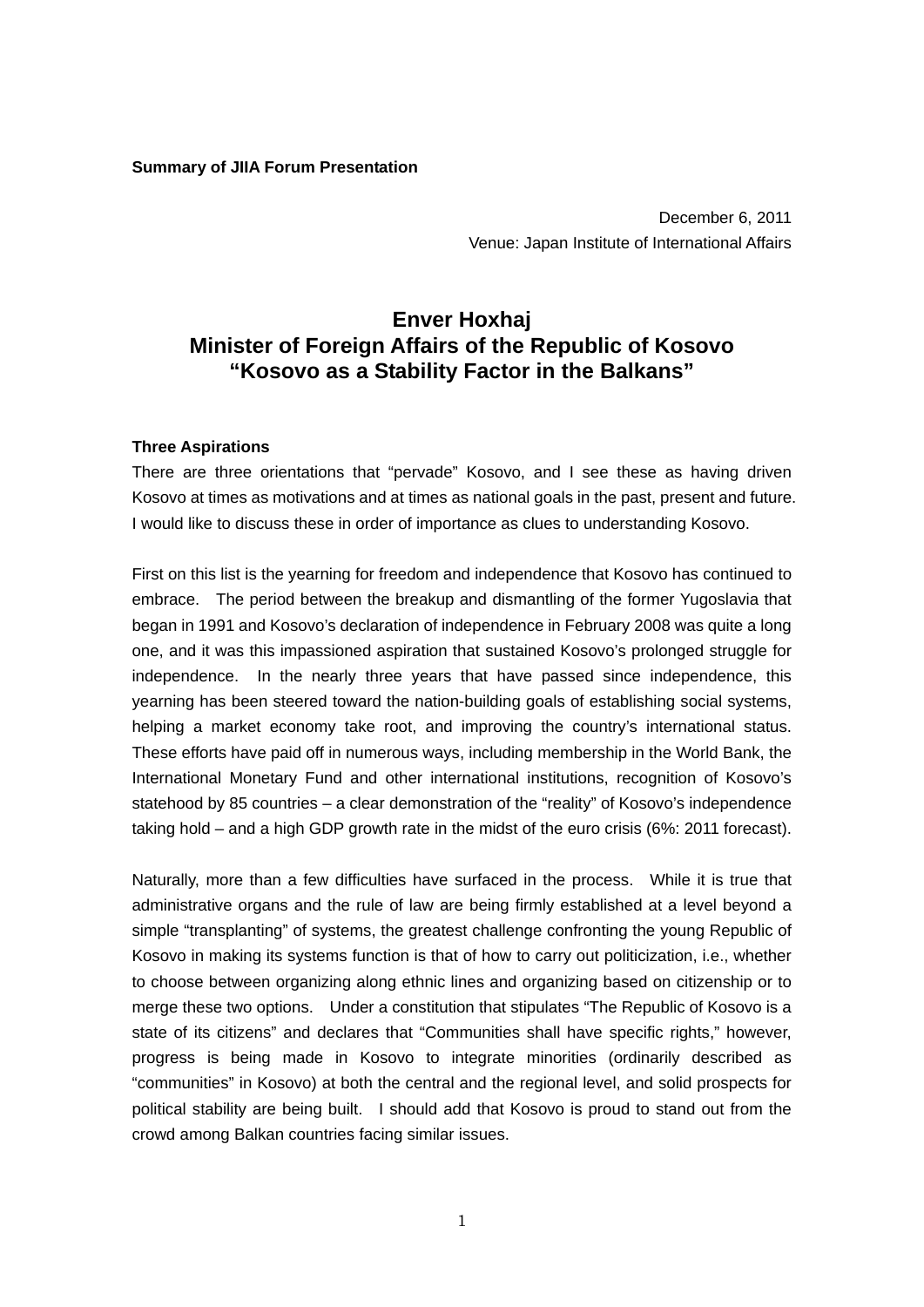The next ambition – this would likely be a major national goal at present – is EU membership. Kosovo is part of Europe geographically, historically and culturally, and active involvement in European integration (above all, political integration) would be the best framework for creating stability, peace and security not only in Kosovo but also in the Balkans as a whole. For Kosovo itself, integration into the EU is absolutely essential for modernizing the country and improving its competitiveness, and Kosovo's accession to the EU could generate benefits for the EU, Kosovo, and the entire Balkan region. In this regard, the report by the European Commission released this year gave a positive assessment of improvements made to Kosovo's legal and political systems, etc., and the prospects for integration overall are good. In particular, the negotiations with the EU on visa liberalization scheduled to start soon and be successfully concluded within a few years are expected to be a milestone in the integration process.

Kosovo's third ambition is building relations with major countries, both EU and non-EU member states. During the full 20-year process of gaining independence and building a state, Kosovo has received considerable political and economic assistance from numerous countries, and it has emphasized relations with the US above all for the sake of its own stability and that of the region. Indeed, one of my aims in this first and admittedly short visit to Japan is to further deepen relations with Japan, a country that has provided us with support in critical areas at decisive times for our country and was one of the first to recognize our independence. As a small country, Kosovo is keenly aware above all else of the importance of going beyond just cooperation between governments and building ties between the various actors comprising society and between citizens, and I consider it an important part of my duties as foreign minister to visit as many countries as possible and stimulate interest in the presence of Kosovo as a newly-born state. No matter how strong economic and trade relations are, they will be ultimately be defined by such cooperative ties, which indeed serve as the cornerstone on which the nation's independence rests.

#### **Topical explanations**

#### (Present status and prospects of Kosovo recognition by EU member states)

Kosovo at present has received recognition from 22 of the 27 EU member states. The remaining five states frequently cite concerns about the "legality" of Kosovo independence as a reason for withholding their recognition of Kosovo, but in 2010 the International Court of Justice ruled that Kosovo's independence did not contravene international law or UN Security Council Resolution 1244 (1999), so I would note that non-recognition of Kosovo because of questions of "legality" has now lost any viable grounds. From its outset the EU has been a complex organization encompassing a variety of actors, and the fact that there are both recognizing countries and non-recognizing countries within the EU can itself be said to clearly demonstrate this. Nonetheless, the presence of countries that have not yet recognized Kosovo has not on the whole constituted a major obstacle in recent negotiations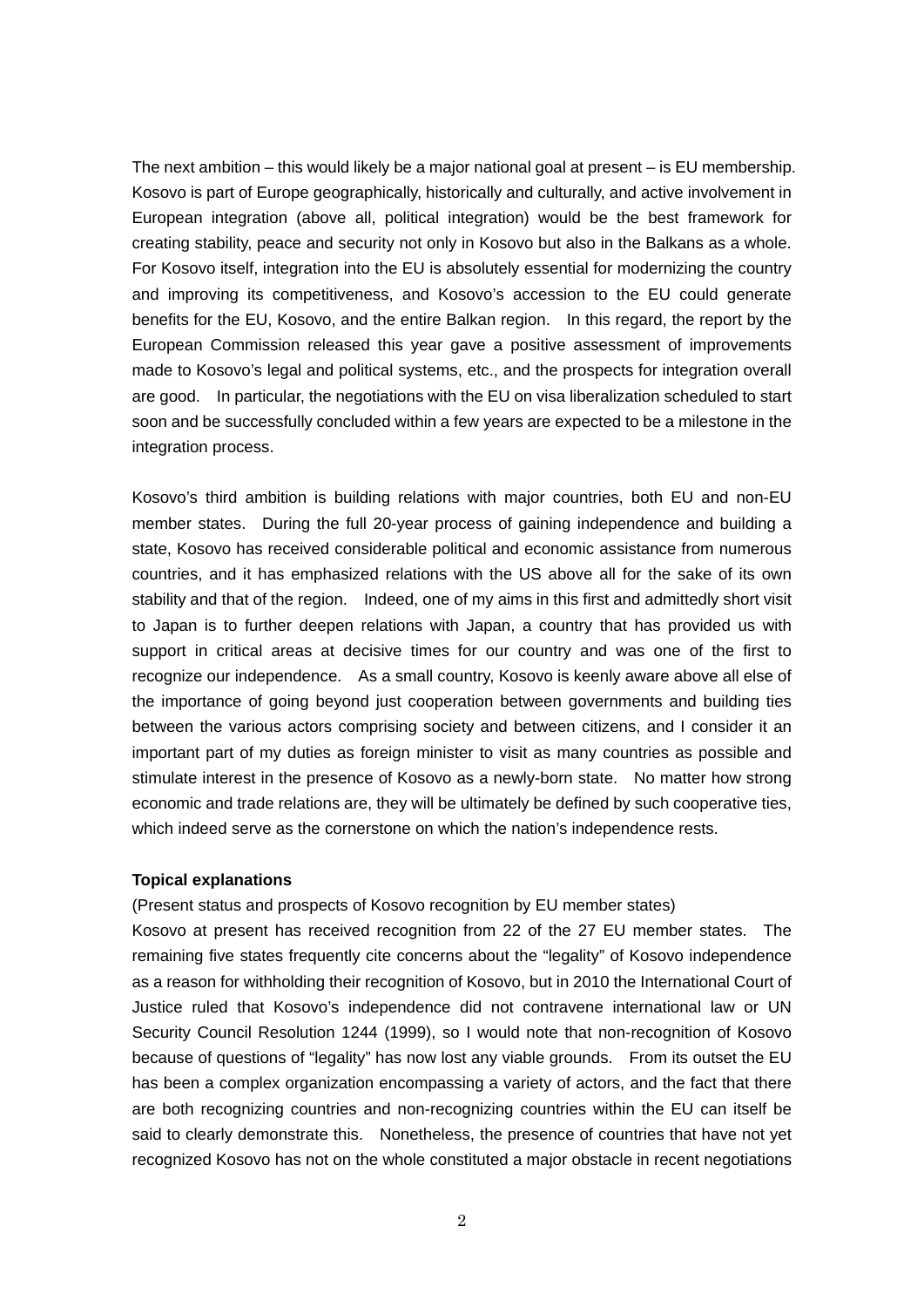with the EU – for example, discussions on trade agreements already underway are expected to produce results within the year – and there is a sense of living in a completely different age when one thinks back to the tense atmosphere of a few years ago. Steady progress is being made, albeit with some twists and turns along the way.

## (Expectations of progress in Japan-Kosovo relations)

Stable economic growth is a burning issue for Kosovo, which must pursue nation building after 20 years of conflict, and it has put high expectations in investment from Japan. Beneficial cooperation is possible in the mining and manufacturing sectors, given Kosovo's wealth of natural resources, as well as in such areas as energy, communications, tourism, the environment and education. Kosovo occupies a key strategic and geopolitical location in the center of the Balkan peninsula, and will presumably become a part of the European market in the near future. From Japan's standpoint, Kosovo could potentially serve as a "foothold" in the European market, one of the world's largest, and we would like to see Japanese companies deal with Kosovo from a long-term perspective of generating serious profits over the medium to long term with near-term investments. We are planning to hold a business forum next year attended by major players in Kosovo's political and economic circles, and we hope to more actively publicize Kosovo's stance at such venues.

## (Present state of Kosovo's economy and relations with Serbia)

As noted earlier, Kosovo has achieved a high GDP growth rate but, because it has only recently gained independence as a state and, what's more, because it started building its economy from a relatively low stage, there is a variance between its numerical performance and its development in real terms. In particular, given that substantial structural adjustments are being made in the mining and manufacturing industries (most of all, the coal mining sector, which boasts some of the world's largest reserves), the principal sectors for the past 30 years, and given that the coal mining industry itself is facing harsh conditions across Europe and around the world as environmental issues become a bottleneck, we are focusing in the near term on constructing an industrial base capable of replacing these sectors, and we are also making improvements to infrastructure, such as constructing a highway connecting Kosovo and Albania. Because the "power" of small countries lies ultimately in the quality of their human resources, we are emphasizing education and pursuing investment in human capital. I should repeat, however, that everything in Kosovo at present is "under construction."

In March of this year we began technical dialogues with Serbia with the assistance of the EU. Various issues stemming from the fact that our two countries were previously one  $-$  e.g., mutual recognition of academic degrees, freedom of movement, energy, and communications – have been brought up for discussion, and these technical dialogues continue to have a positive effect overall in building relations of trust, even if they are making